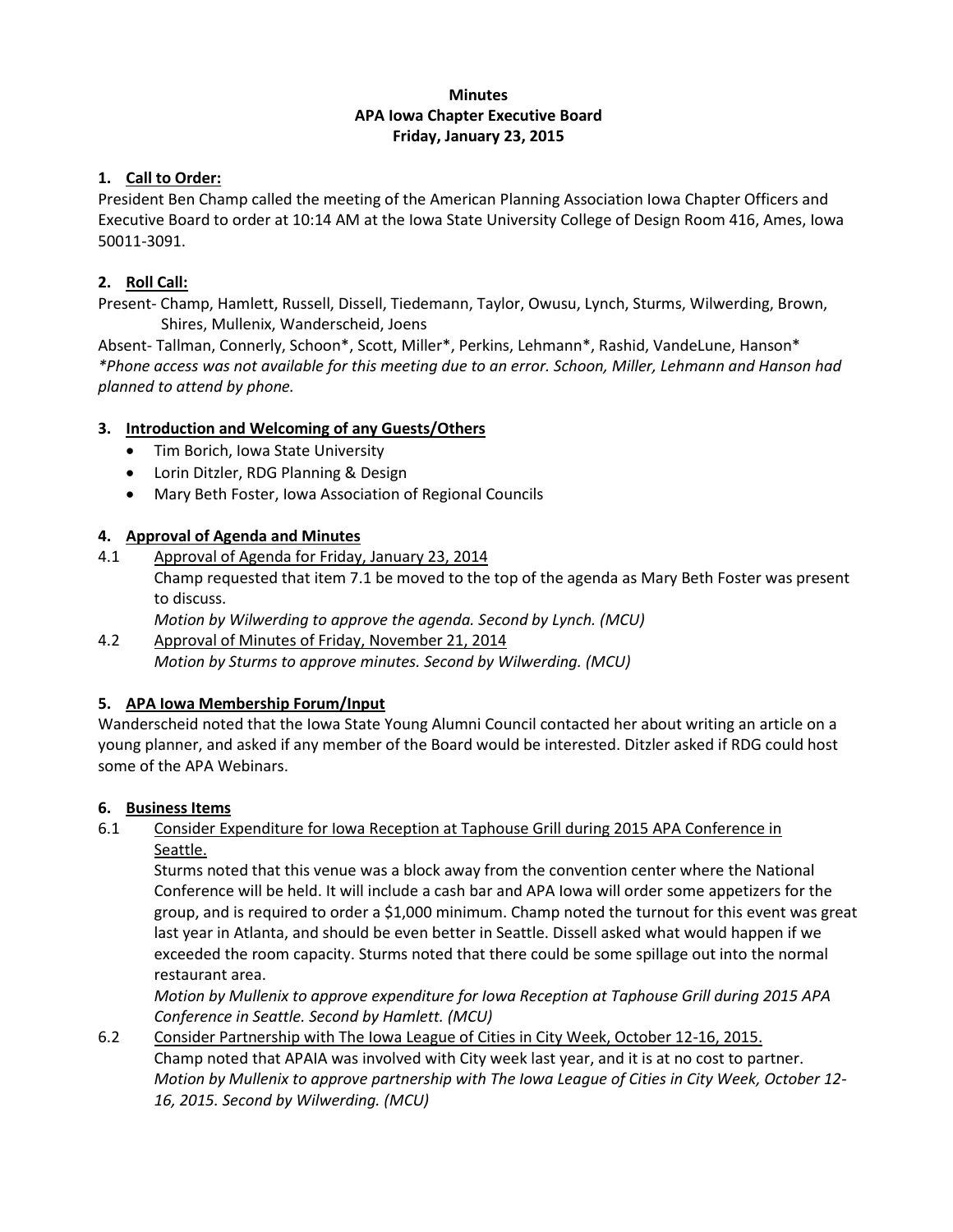6.3 Confirm Reappointment of Dave Tallman as Planning Board Executive Board Member, Term Ending January, 2019.

*Motion by Sturms to confirm Reappointment of Dave Tallman as Planning Board Executive Board Member, Term Ending January, 2019. Second by Lynch. (MCU)*

6.4 Confirm Resignation of Carissa Miller as Public Relations/Communications Co-chair (Newsletter Editor).

Champ noted that Fort Dodge has promoted Carissa which has taken away from the time she is able to commit to the Board. Champ has some ideas on how to move forward, such as a blog and more social media outreach. Taylor noted that ISU could host the blog.

*Motion by Mullenix to Confirm Resignation of Carissa Miller as Public Relations/Communications Cochair. Second by Hamlett. (MCU)*

6.5 Confirm Appointment of Debra Arp as CM Credit Manager, a Position Assisting the Professional Development Officer.

Champ noted that this was discussed last month in an effort to assist Taylor in his duties. *Motion by Wilwerding to confirm Appointment of Debra Arp as CM Credit Manager, a Position Assisting the Professional Development Officer. Second by Sturms. (MCU)*

6.6 Consider Approval of 2015 APA IA Legislative Agenda. Mullenix outlined each policy item, which were formulated after survey to the membership last year. Taylor questioned the water pollution regulation item. Mullenix noted that the item was solely to support funding and regulation through the legislator to protect waterways. *Motion by Russell to approve the 2015 APA IA Legislative Agenda. Second by Taylor. (MCU)*

6.7 Consider Approval of Process for APA IA to Engage in Legislative Activities. Mullenix explained the process and guidelines for APAIA to engage in legislative activities. In instances where APAIA has agreed upon a position, either the President or Legislative Program Area Chair will become involved. If APAIA has not agreed on a position, the membership will be pulled or the President, Vice President, Secretary and Treasurer will determine the position, based on time allowed.

*Motion by Hamlett to approve Process for APA IA to Engage in Legislative Activities. Second by Wilwerding. (MCU)*

# **7. Discussion Items**

7.1 Discuss 2015 APA IA Conference in Sioux City

Champ discussed the meeting this morning with IARC Director Foster, Sturms, Wilwerding, Wanderscheid, Hamlett and himself. The meeting was in regards to having a possible joint conference this fall in Sioux City. Foster noted that the IARC Board has already agreed to a joint conference at their December meeting. IARC is hoping to help with sponsorships, assistance, volunteers and speakers/sessions. Champ noted that the conference would be co-branded, but APAIA will still run everything. Wanderscheid noted the local planning committee is comprised of eight people who have had several meetings. The reception space is secured; room block at the hotel is reserved. The local planning committee is also planning on doing a progressive dinner once again. Shires asked the local planning committee to reach out to Sioux Falls area planners. Wanderscheid added that they would also reach out to Omaha and Lincoln as well. Wanderscheid added that the theme will be "Reinvest, Reimagine, Retain".

7.2 Discuss Merger of Slash Web Studios and Shift Interactive as it relates to APA IA Website. Champ noted that our current company Slash Web Studios has merged with Shift Interactive. In the past, Slash would do a lot of our work at no cost, but due to the merger, they will need to charge \$125/hour. Perkins would like to change the way we place events on our webpage, and it will cost \$375-\$500.

Motion by Russell to spend up to \$500 on website enhancements. Second by Wilwerding. (MCU)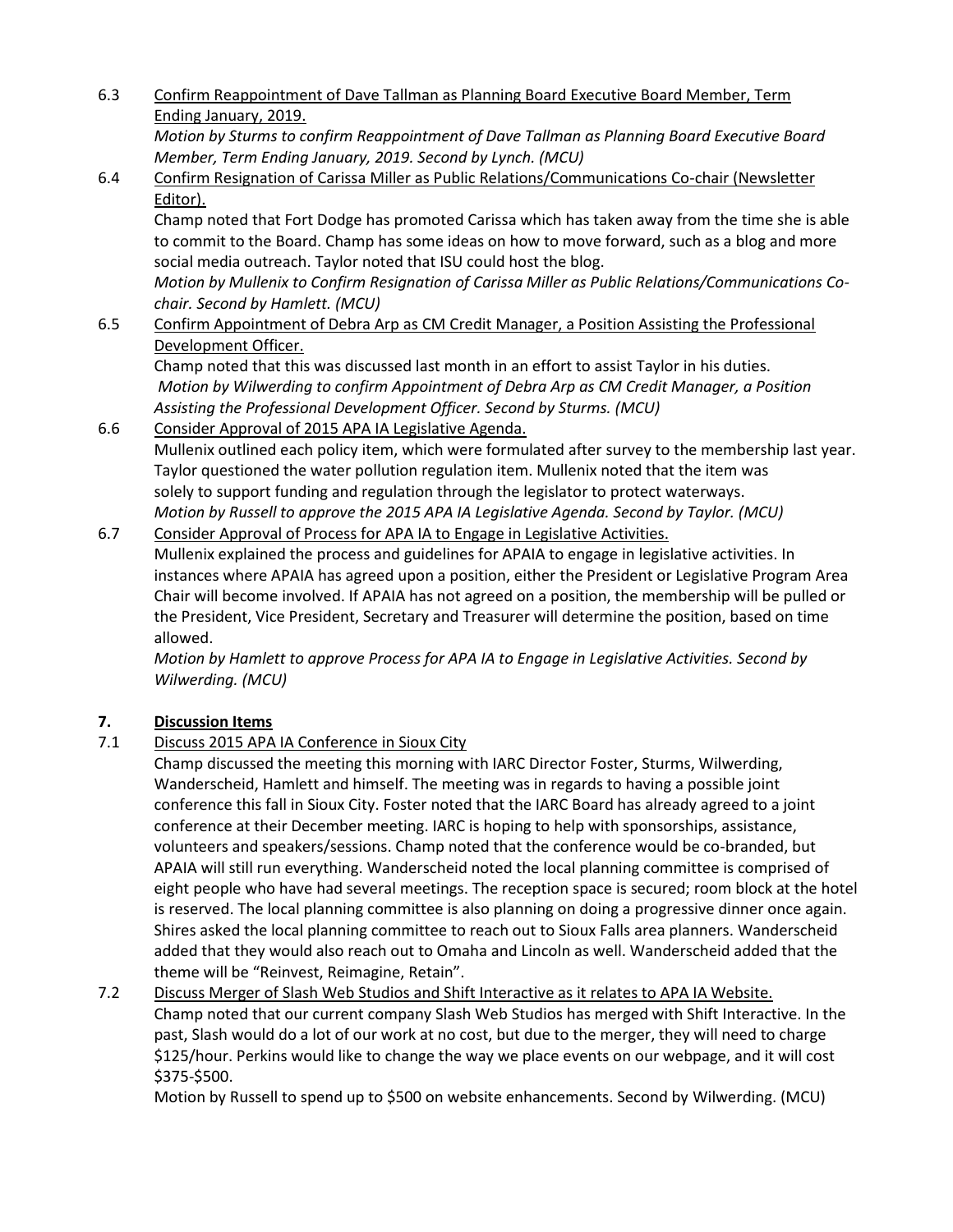- 7.3 Discuss National APA Grant Application form CDC Grant Funds. Champ noted that APAIA did apply for this grant application. John Peterson has been key to putting everything together. Timeline from here is unknown, and it sounds like APA is struggling to get people to review the applications.
- 7.4 Discuss Strategic Planning Workshop, Feb. 20th, 2015, 10:00 2:00, Pleasant Hill City Hall. Champ noted that the Board needs to update the Chapter's strategic plan prior to adopting a budget, and will need to work with each program area to strategize. Champ noted the proposed date of February 20th at Pleasant Hill City Hall for the strategic planning session, and asked for feedback on the date. As many indicated they would be able to attend that date, the Board will move forward.

# **8. Officers Reports**

8.1 President (Champ)

Champ noted that Connerly got ill around the holidays, and his health is improving.

- 8.2 Vice President (Hamlett) Hamlett noted that the t-shirt order information is not located on the website.
- 8.3 Immediate Past-President (Russell)
- No Report.
- 8.4 Secretary (Dissell)

Dissell noted that membership just got over 500, which is a nice benchmark. This was helped by the addition of the chapter-only members from the non-members registrants from the fall conference.

8.5 Treasurer (Tiedemann)

Tiedemann summarized her attached reports. *Motion by Dissell to receive and accept treasurer's report. Second by Sturms. (MCU)*

### **9. Executive Board Reports**

- 9.1 Professional Development Officer (Taylor) Taylor noted that four people took the AICP exam in November, 2014, and three of them passed. Those three were Matthew Bauman, Andrew Kass and Benjamin Kohout. Mullenix asked if any Iowa Planners had taken the specialties exams. Taylor is not aware of any.
- 9.2 Planning Board Member(Tallman) No Report.
- 9.3 University of Iowa (Connerly)

No Report.

- 9.4 Iowa State University (Owusu) Owusu noted that Iowa State has hired three new faculties, two of which are already teaching. Community and Regional Planning enrollment is up again this year by almost 20%
- 9.5 At Large Representatives (Lynch/Schoon/Scott)

No Report.

9.6 Chapter Development Program (Sturms) Strums noted that the RFP for the 2016 and 2017 Conferences have been sent out, and are due back mid-February. The next Central Iowa social outing will take place at the Royal Mile on January 29.

9.7 Professional Development Program (Wilwerding) Wilwerding noted that Shive Hattery will host a lunch and learn on mini roundabouts on February 19. Wilwerding is hoping to host one of these every quarter, and asked for ideas to be e-mailed to him.